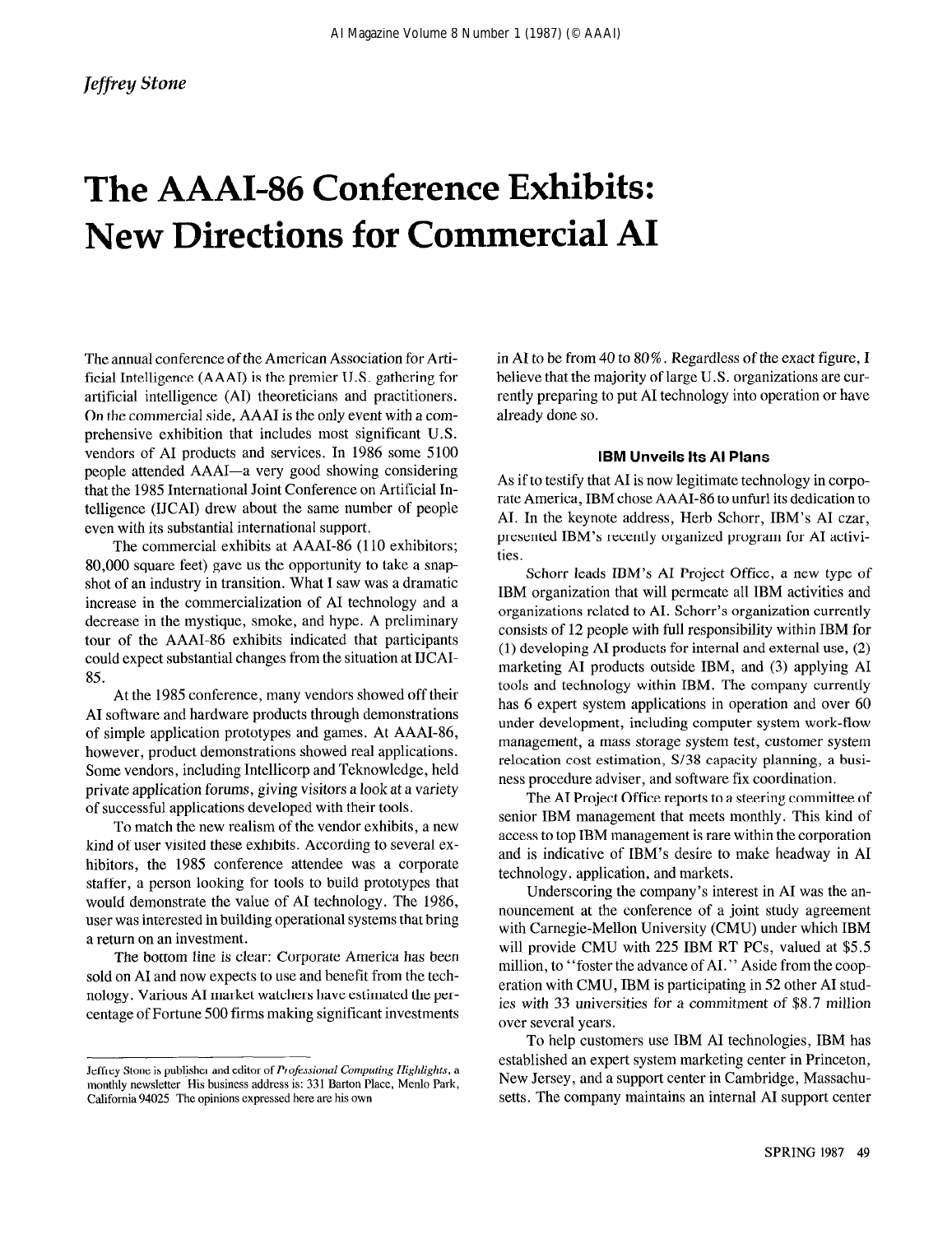in Palo Alto, California, that trains IBM staff, offers AI support services, and provides consultation to internal groups. When you consider the scope of his charter and the size and makeup of the IBM organization, Herb Schorr will have his hands full in bringing AI to IBM.

#### Toward Standard Computing Environments

Returning to the vendor exhibition floor, I found the most obvious trend among the expert system tool vendors was their continued movement toward standard computing environments. Users might be willing to pay the price for a Lisp machine as a super expert system development environment, but they are clear on requiring integration of applications with standard information systems. Users consider:

Mandatory Delivery of AI applications on standard corporate computing systems-primarily personal computers (PCs) and mainframe computers,

Very Desireable Delivery of AI applications in standard corporate computing languages-such as C (the current leader),

For the Future Ability to embed AI technology in existing and new corporate applications.

The advantages of delivering applications on standard computing systems are obvious: AI can be linked to corporate data, and corporate investments in equipment and experience can be reused. The advantages of delivering in a language such as C are efficiency in execution speed and memory utilization. These efficiencies, enable expert system applications to run on corporate mainframe computers and minicomputers with considerably reduced effect on other applications. The same expert system applications running in a Lisp environment on the same hosts are often completely unfeasible because of the system resources they consume.

Of the four leading expert system tool vendors, three are supporting or will support C delivery.

- $\bullet$  Teknowledge has switched to C and no longer ships Lisp-based products.
- $\bullet$  Inference demonstrated a C version of their Automated Reasoning Tool (ART) at AAAI-86.
- The Carnegie Group has announced C delivery versions of KnowledgeCraft will be available in late 1987.

Only market leader IntelliCorp is holding firm with Lisp. At AAAI IntelliCorp president Kehler commented on the Lisp-C question: "It is very important to go after high-value applications. Speed is secondary to giving high value. " He also admitted that IntelliCorp was working with the Kyoto Common Lisp, a Common Lisp system that cross-compiles Lisp to C.

#### **Embedability**

If the hot buzzword in 1985 was "C," in 1986 it must have been *embedability*. Embedability refers to the ability of expert system tools to be built into user applications to provide these applications with the advantages of knowledge-based operation. This technique means bringing AI technology to the standard corporate applications: payroll, decision support, management information systems, project management, factory automation, and the rest.

Eventually, the use of knowledge bases will be similar to the use of databases. Vendors will provide knowledge base maintenance and administration systems as stand-alone tools (just as the database management system [DBMS] vendors do today) and will offer user-application developers the facilities to embed knowledge base access in their own applications (just as the DBMS vendors provide user-application access to databases today). The facilities for embedding knowledge base access in applications will include subroutine libraries and host language support. Several expert system tool vendors with whom I discussed embedability indicated that they believed the market for "embedable" tools would eventually be as large as the market for stand-alone expert system tools, if not more so.

On the conference exhibit floor, almost every vendor was ready to talk about embedability. It turned out, however, that talk was much easier to find than expert system tools which support true subroutine-type interfaces. Many tools can be invoked from user applications, but most do not provide closed subroutine linkage that enables the user application to have complete control over what happens, particularly over the interface between the end user and the application.

Teknowledge, consistently a leader in integrating expert system technology into mainstream computing, once again assumed a leadership role with the announcement of its Copernicus Open Architecture. Copernicus will be a set of 100 % embedable knowledge engineering subroutine libraries that user organizations can link into their applications. Teknowledge called the Copernicus announcement a "statement of direction" and provided little technical detail. Nonetheless, company officials said that Copernicus is not just smoke; Teknowledge tools S.1 and M.1 have themselves been largely constructed from modular subroutine libraries that will be the foundation of Copernicus products.

Another company, Software A&E (Arlington, Virginia), has an interesting expert system shell that is said to be fully embedable. Their Knowledge Engineering System (KES) received considerable attention at AAAI-86 primarily because of its support for three inference techniques: production rules, hypothesis and test, and Bayesian (statistical). KES hypothesis and test capabilities enable expert system developers to describe objects in terms of their characteristics (for example, a medical disorder in terms of its symptoms) and are particularly useful for classification problems that make up a large part of all expert system applications.

An important element of KES is its simple developer interface, which Software A&E designed to enable application domain experts, rather than computer or knowledge engineers, to develop applications. KES is coded in C and is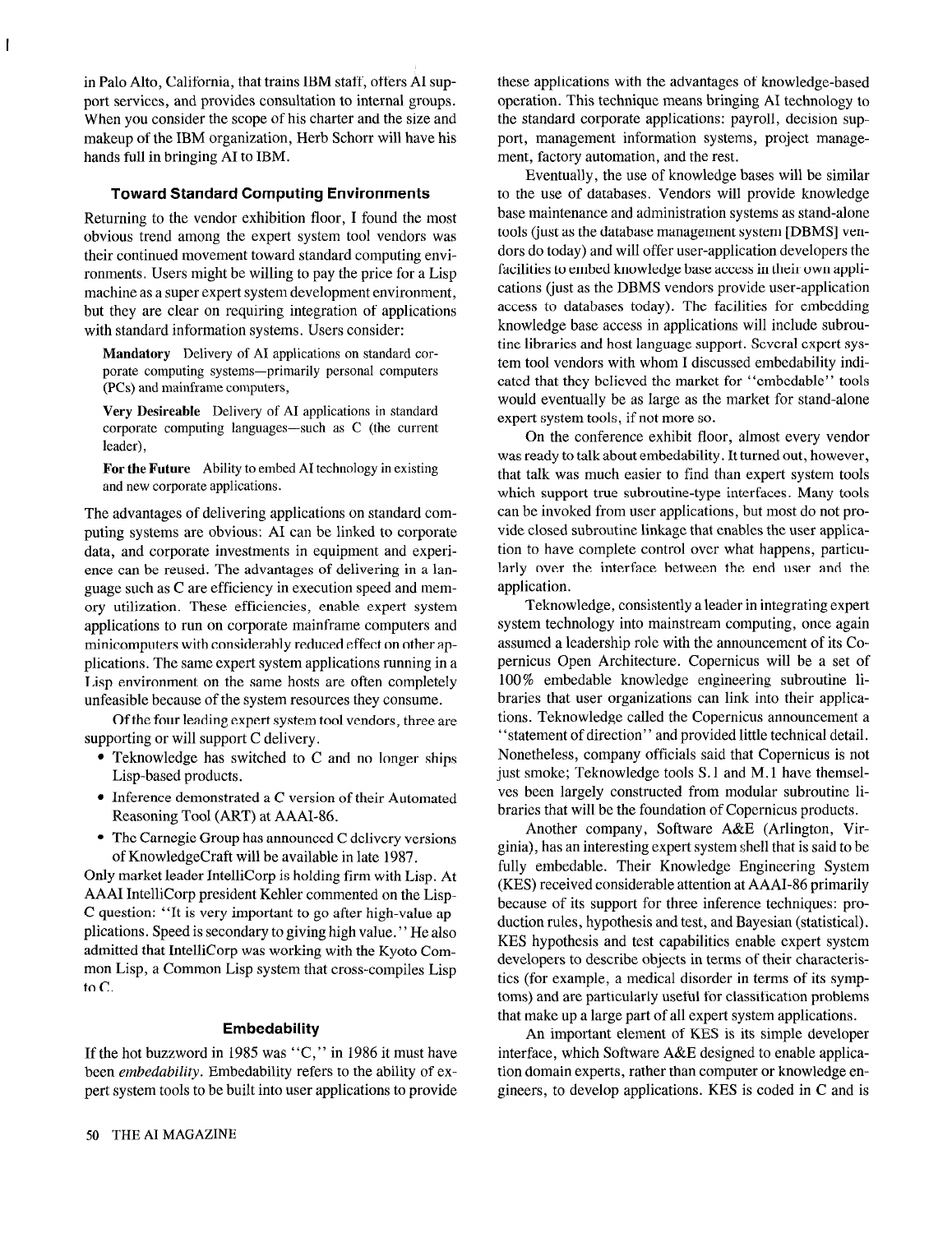available on a variety of micro, mini, and mainframe computers, including MS-DOS PCs (\$4,000), UNIX, and DEC VAX VMS systems. Run-time version and volume discounts are offered. KES was the only AAAI-86 product that was said to be capable of being fully embedable in the sense of having an interface callable from a closed subroutine.

# One Cannot Live by Rules Alone: Object-Oriented Programming

Software A&E is ahead of the crowd in several respects. First, it already supports true embedability; second, the company has realized that pure rule-based systems might not be the best solution for many problems. This latter point was echoed by a number of other vendors as well. It seems that rule-based development works well when a problem can be divided into a number of areas or entities, each of which has a well-defined operational focus. If the relationships between the entities are not simple, however, then an object-oriented programming metaphor is often found to greatly simplify application development. Although high-end tools such as Intellicorp's knowledge engineering environment (KEE) have supported object programming for some time, it now seems that many more expert system tools will soon support this style of development.

At AAAI-86, we noted that Xerox's CommonLoops object-programming proposal was showing signs of real acceptance as a set of object-oriented programming facilities for Common Lisp. (CommonLoops was first proposed as an extension to Common Lisp by Xerox at HCAI-85. An initial version was released to the Common Lisp community at no cost in February 1986.) Xerox has marshaled more Lisp vendors to support its CommonLoops, a set of object-oriented programming extensions to Common Lisp. Lisp vendors that announced their support for CommonLoops included Lucid; Franz; and Artificial Intelligence, Ltd. (Hertfordshire, United Kingdom). To date, CommonLoops has been ported to a number of Lisp implementations, including Digital Equipment Corporation's VAX Lisp, Franz Common Lisp, Hewlett-Packard Common Lisp, Kyoto Common Lisp, Lucid's Common Lisp, Spice Lisp, Symbolics Lisp, Texas Instruments Explorer Lisp, and Xerox Interlisp. Although PC Common Lisp vendor Gold Hill has yet to offer support for CommonLoops, the company did say that it was fully behind the Xerox proposal.

At the expert system shell level, Neuron Data (Palo Alto, California) and Gold Hill Computers introduced hybrid products that integrate object-oriented and rule-based programming. Neuron Data introduced an IBM PC-AT version (\$5,000) of its successful Nexpert Macintosh-based tool system (\$3,000). With its new PC version, called Nexpert Object, Neuron adds structured objects and a rich set of inheritance mechanisms to its original rule-based system. Nexpert Object runs on PC-AT-class machines under Microsoft Windows. In February 1987, Neuron released a version of Nexpert Object for DEC's MicroVax computers. The company also has a Macintosh version that provides all of the object-oriented features of Nexpert Object. Nexpert is coded in C.

Gold Hill Computers stepped out of its traditional role as a vendor of Lisp environments and announced an expert system building tool called Acorn. Acorn is a hybrid tool that combines frames, forward and backward chaining rules, and object programming into a single integrated system. Like Software A&E's KES, Acorn has been developed so that nonprogramming application-domain experts are able to create useful applications. Such nonprogramming users will generally utilize Acorn's highest level of facilities, which Gold Hill calls the SHELL. SHELL users can enter frames and rules as well as control and debug applications. A lower TOOLKIT level is intended for experienced developers and makes the knowledge representation language available to the developer. At the lowest level, GCLISP can be used. Acorn runs under Gold Hill's GCLISP 286 developer on PC-AT-class systems. Interfaces to dBASE, l-2-3, and C will be provided. The product will sell for \$5,000 and is expected to ship in the first quarter of 1987.

Finally, even pure rule-based Teknowledge acknowledged that rules alone are not enough. As Copernicus-based products are introduced, future versions of Teknowledge products will include facilities to support object-oriented programming.

#### PC Expert System Tool Pricing

Companies such as Software A&E, Neuron, and Gold Hill that have powerful expert system tools are pricing the PC versions of their products in the \$3000 to \$5000 range. Can this sort of pricing hold up for PC expert systems, or should we expect to see swiftly falling prices for these high-end PC products in 1987?

One clue about future pricing comes from Paperback Software (Berkeley, California). Paperback, the brainchild of Adam Osborne, is dedicated to publishing high-quality, low-cost software for the PC. Its products include the bestseller VP-Planner, a l-2-3 work-alike, and VP-Info, a dBASE-compatible database manager. At AAAI-86, Paperback introduced its \$99 VP-Expert, an expert system tool that challenges the high-end PC products with its breadth, quality, and features. VP-Expert offers a rule-based system with an inductive front end for fast prototyping; rigorous confidence factor implementation; subscripted and indirectreference variable addressing; database rules that apply across all database records; backward chaining and limited forward chaining; interfaces with popular PC spreadsheet and database files; floating-point arithmetic with trigonometric functions; a superior user interface featuring menus, color, and windowing; graphic representation of the knowl-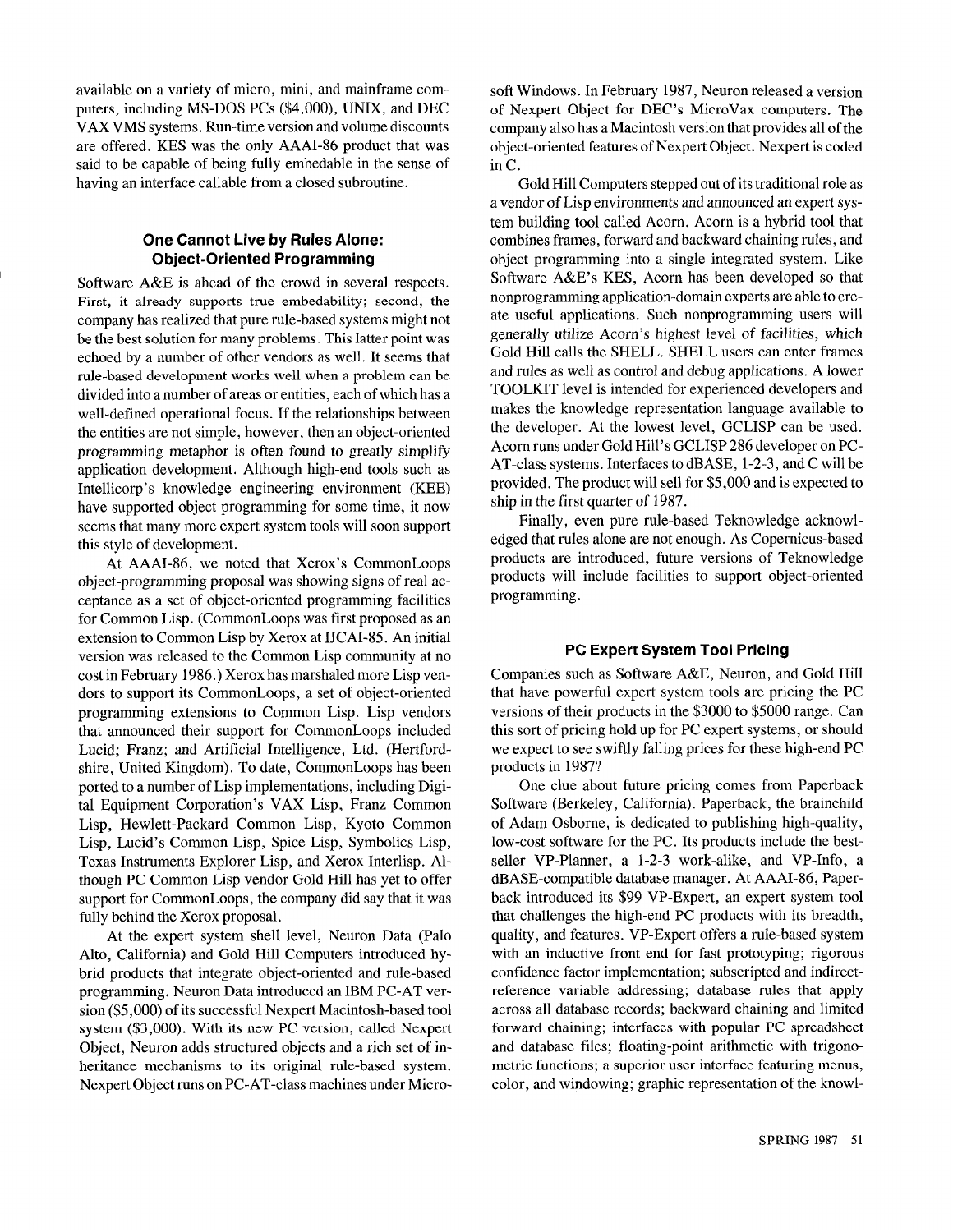... high priced vendors will soon have to decide whether to retain their premium pricing and settle for being niche vendors or to drop their prices considerably . . .

edge base; and an internal text editor for knowledge base creation and maintenance (external text editors can also be used).

The advent of full-featured quality tools such as VP-Expert at reasonable PC software prices means that the highpriced vendors will soon have to decide whether to retain their premium pricing and settle for being niche vendors or to drop their prices considerably and address much broader markets. As some of the smoke and mystique surrounding Al technology clear, this decision will also be clear to the vendors. 1 believe that most will decide to drop their prices; in a year and a half, there will be few PC expert system tools selling for over \$1000.

### **The 80386**

In the hardware arena, the most significant AAAl-86 development was Gold Hill's 80386-based Hummingboard, a PC XT or AT add-in board that runs GCLISP with up to 24MB of RAM. The board was developed jointly by Gold Hill and Al Architects (Cambridge, Massachusetts) and retails for \$7,000, including GCLISP software. For this \$7,000, you get a 16mHz Intel 80386; a 1MB on-board RAM that is expandable to 24MB with lM-bit memory chips (currently to 6MB with 256K-bit chips); a 32-bit data path with 2K cache; memory sharing with the host PC processor using the Intel above-board standard; optional support for Intel 80286 or 80387 floating-point processors; a GCLISP interpreter and compiler; a GMACS editor; a GCLISP debugger; an online help system and the San Marco Lisp Explorer; and Gold Hill's 386 operating system environment.

When configured in an XT or AT, Gold Hill's Hummingboard runs at 3-4 million instructions per second (MIPS)-almost as fast as the new Sun III workstations with 25MHz 68020s and probably in the same ballpark as the current workstations from Symbolics. In addition to making the Hummingboard's super performance available to GCLISP, Gold Hill's operating system environment lets users run standard PC applications on the 386.

The Hummingboard is just the start of the 386 revolution. Compaq has already announced its 386-based ATcompatible system that sells for \$6,499, including 1MB RAM, a 40MB fast hard disk drive, and a 1.2MB diskette unit (display and display adapter extra). There is now a new crop of 386 boxes, most of which are able to run the full library of PC applications as well as very large Al applications at performance levels approximating that of the Symbolics workstations. The 386 is the last nail in the coffin for Lisp machines as application-delivery vehicles. All that is left now for the Lisp machines is their powerful development environments, which are still unequaled by the portable Lisp environments available from such companies as Lucid and Gold Hill. In time, the gap between these two environments will also diminish.

# VLSI Lisp Machine Implementations Are Coming

The primary response of the traditional Lisp machine vendors to the erosion of their future markets has been the development of very large scale integration (VLSI) versions of their symbolic processors. Texas Instruments (Tl) will provide the Defense Advanced Research Projects Agency (DARPA) with evaluation systems of its Compact Lisp Machine (CLM) in spring 1987. The system is built around a 550,000 transistor VLSI microprocessor implementation of its Explorer Lisp machine processor that contains 60 % of the logic of that processor. According to Tl, the CLM provides five times the power of current Explorer models and is small enough to fit in a shoe box. Systems such as Tl's CLM promise future symbolic computing systems that could offer substantially increased performance over today's Lisp machine products, board-level integration with standard computing environments, and board-level pricing.

Ultimately, such products either in workstation packages or as add-in boards with Lisp software environments are likely to cost between \$10,000 and \$25,000 and will probably assume the high-end segment of the Lisp system market. The rest of the market will be based on portable Lisp environments running on PC workstations and other corporate computing environments. In single-board format, VLSI-based LISP machines might also open up new markets as embedded intelligent controllers and diagnostic devices. With their small size and high performance, these units will facilitate applications that currently are not feasible.

At AAAI-86, Tl was not the only vendor talking about VLSI implementations of Lisp processors. Xerox also publicly discussed its program for VLSI symbolic microprocessors. The Xerox Common Lisp Processor (CLP) is the first result of a five-year Xerox Palo Alto Research Center (PARC) project to build a family of high-performance, lowcost, custom VLSI-based Lisp systems. Xerox describes the processor as a "specialized RISC machine with the small, fixed instruction set and many fast registers of the classical RISC machine but with some quite complex execution sequences for a small number of instructions that are known to be critical to Lisp performance." The system features a tagged architecture with very tight processor-to-memory binding so that memory looks like more like medium-speed cache than a traditional main-memory system. Xerox estimates that the most conservative implementations of the architecture will achieve five times the performance of the current Xerox 1186 workstation at a lower cost. Xerox is looking for internal versions of CLP during the first half of 1987.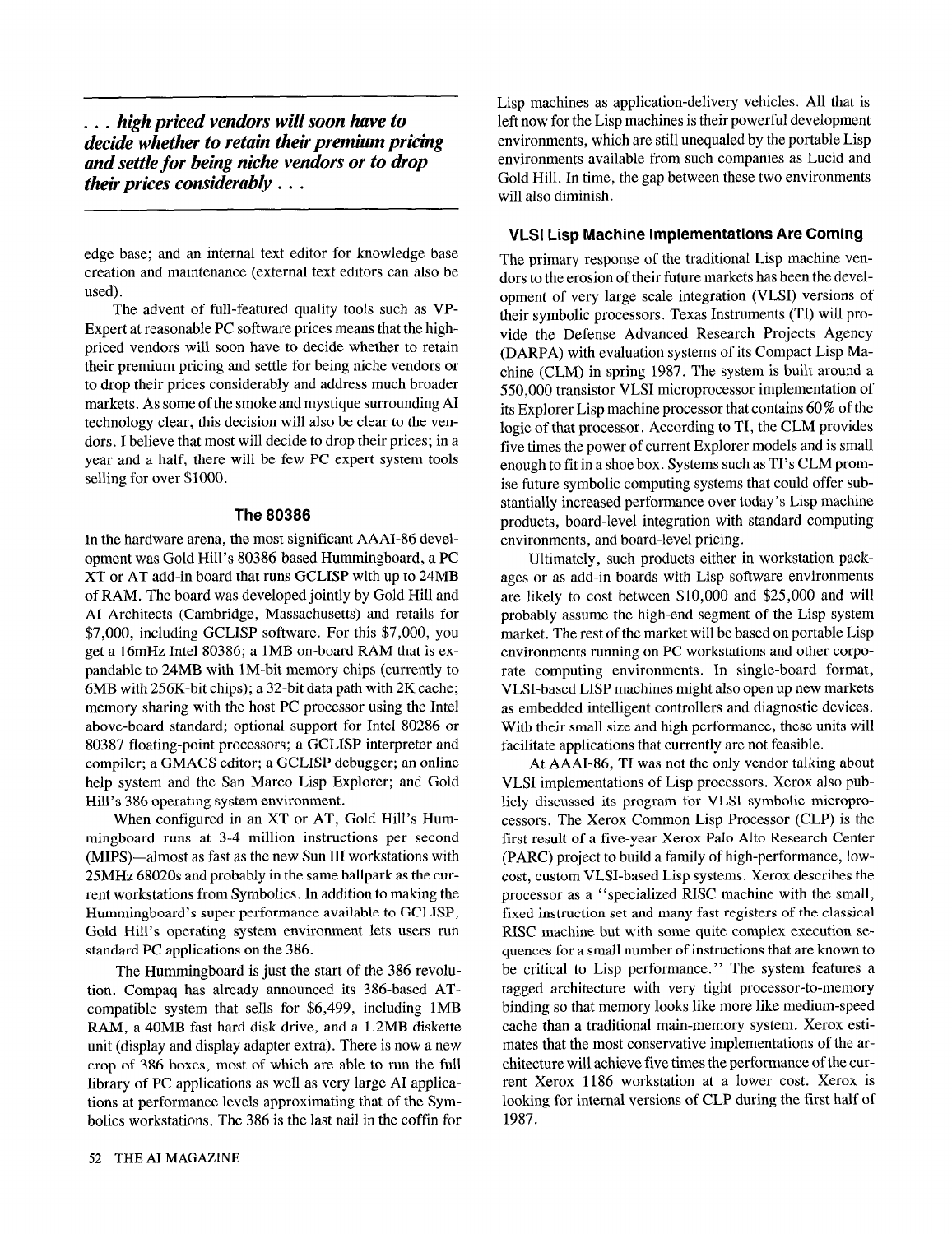Lisp machine leader Symbolics has been quiet about VLSI processor developments since it mentioned some effort in this direction in its 1983 initial public offering literature. When questioned about its current direction in VLSI processors, the company replied only that its competitors' VLSI offerings seemed to be based on the original Lisp machine designs from MIT and that Symbolics is now several generations beyond such an architecture. Because the company stands to lose a great deal from preannouncements of such products, we can understand why Symbolics is loathe to discuss the matter. Nonetheless, the response I received to my questions indicates that Symbolics is not going to let its competition gain market share through superiority in VLSI.

Symbolics introduced new versions of several of its models that are based on the single-board VLSI gate-array processor implementation which the company introduced in early 1986 in its 3640AE product. The net result is 20 to 40 % higher performance for Symbolics entry-level and midrange systems. Additionally, the new systems require much less space than earlier models. An entry-level system with 4MB RAM, 190MB disk, Ethernet interface, keyboard, mouse, and monochrome console is now priced at \$49,900. Symbolics reduced the minimum price of its high-end product from \$107,900 to \$98,900.

#### A New Lisp Machine Vendor?

A new system vendor, Integrated Inference Machines (IIM) of Anaheim, California, exhibited its symbolic computing system at AAAI-86. The company has developed a proprietary, 40-bit (32 data, 8 tag), pipelined, symbolic architecture with fast hardware tag decoding that it claims is four to five times faster than the industry standard Symbolic 3670 system. The Symbolics 3670 uses a 36-bit, nonpipelined architecture. An interesting facet of IIM's machine is its 80286 based I-O processor that operates independently of the symbolic processor. The I-O processor runs MS-DOS applications and supports network access through an Ethernet interface. In the future, IIM expects to run Microsoft Windows on the I-O processor, providing the user with a graphic frontend for symbolic processing applications, independent MS-DOS applications running in parallel with symbolic applications, and remote network terminal operation (windows across a network).

A basic IIM system, including 10MB RAM, a 33MB hard disk, a 5.25-inch diskette drive, serial-parallel ports, 1280 x 800 monochrome display, mouse, keyboard, Common Lisp interpreter-compiler, and EMACS-like text editor, will sell for \$40,000. The company planned to ship systems to Beta-test sites in February 1987. With life getting tougher for the established Lisp machine vendors who enjoy the advantages of owning mature development environments, I can only imagine that IIM will have difficulty finding a home in the Lisp system market with yet another proprietary architecture.

## Prolog-Lisp Co-Processor

While IIM was busy describing its challenge to the Lisp machine vendors, another new vendor, Xenologic , unveiled an inferencing co-processor for Sun workstations. Xenologic's X-l inferencing engine is based on DARPA's Aquarius research into the use of fifth generation computer technology to develop AI supercomputers for inferencing and logic programming. The Aquarius project has been led by Dr. Al Despain at the University of California at Berkeley since 1983 and has focused on Prolog-oriented systems. Despain is also a founder of Xenologic, chairman of the Xenologic board, and director of research for the company.

Xenologic builds on Aquarius Prolog findings with the inclusion of Lisp-specific hardware enhancements to the basic inferencing mechanisms. According to Xenologic, the Xl's inferencing capabilities are far in advance of its competition:

| Table 1. Thousands of Logical Inferences per Second. |     |  |
|------------------------------------------------------|-----|--|
| Sun 2                                                | 14  |  |
| VAX 11/780                                           | 15  |  |
| <b>PSI ICOT</b>                                      | 30  |  |
| <b>DEC 2060</b>                                      | 43  |  |
| Symbolics 3675                                       | 53  |  |
| Xenologic X-13                                       | 305 |  |

The company's first product is a pair of VME boards that implement the  $X-1$  inferencing co-processor for Sun II/ III workstations. Complete with Prolog compiler and assembler, the board set was planned to be available in January for \$30,000 (additional boards sets at \$20,000 a set). The company also planned Apollo and MicroVAX versions of the product and hoped to have its Lisp compiler ready by February.

Ultimately, Xenologic is shooting for a VLSI version of its processor that will be packaged as a single board coprocessor to be available in late 1987. According to Richard Mirabella, Xenologic marketing director, this product will offer better performance and might be priced around \$10,000, including Prolog and Lisp software; VME and PC-AT (or AT-successor) versions are likely. If Xenologic can come through with most of what it promises, it is likely to find a lot of willing partners at its doorstep.

### Summary and Conclusions

The vendors and users participating in AAAI-86 confirmed that AI has moved out of the research laboratories and is finding a home in mainstream corporate American life. Even IBM, which until now has maintained a low profile with respect to AI, unveiled an ambitious, wide-ranging program to promote the use of AI technology within its own ranks and by its customers.

AI technology vendors have been quick to respond to the requirements of business through the integration of AI software and hardware into standard information systems: